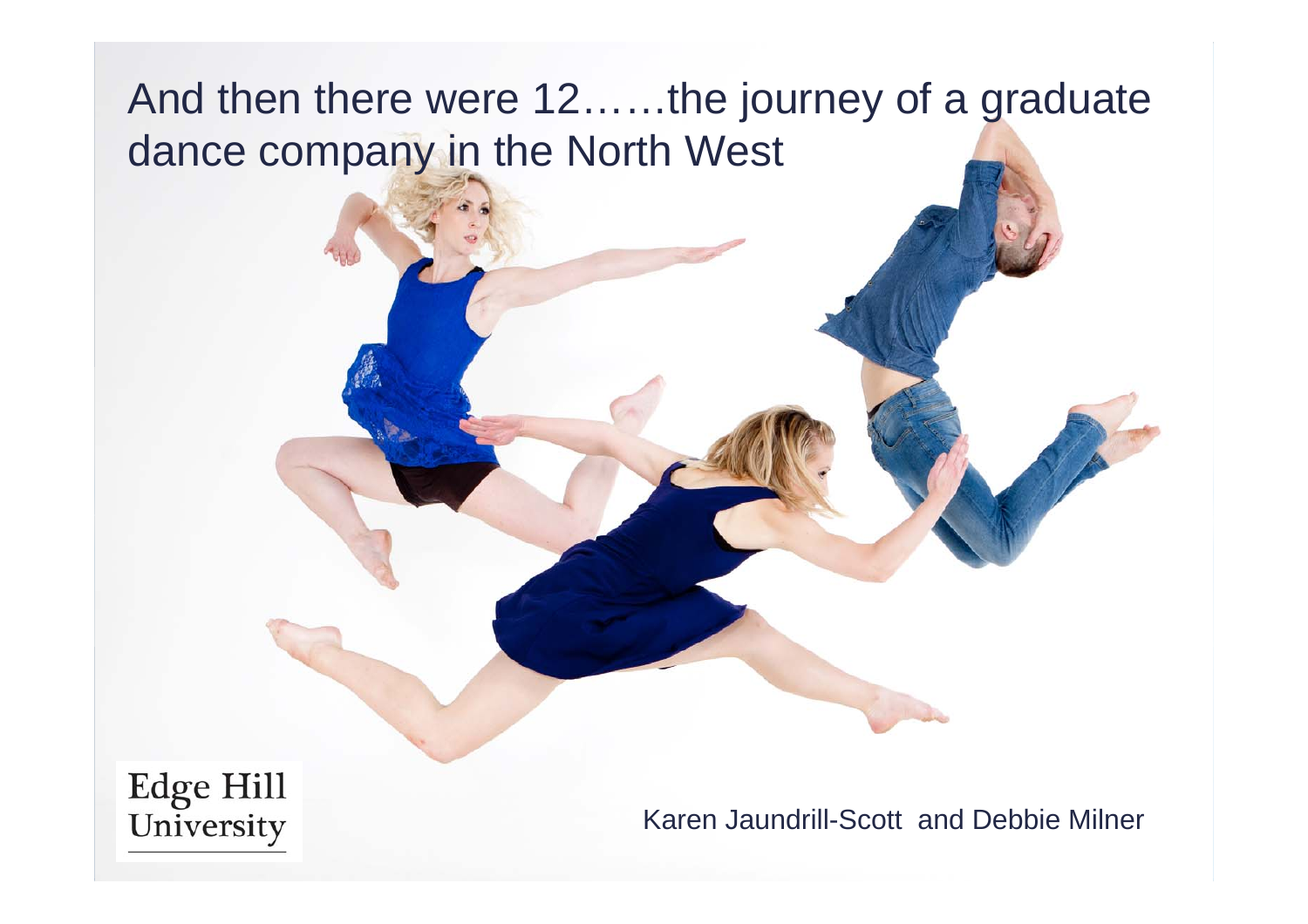# \***Activity in the North West**

\* Twelve Degrees North Graduate Company was created in response to a number of consultancy reports

\*ACE consultancy encourages graduates to remain in the North West region (Siddall,2008)

\*Narrative on HE Provision and hybrid diversity(Hall,2008) and in Mapping Dance (Burns,2007) advocated an entrepreneurial approach in preparation for graduate employment

\*Practice as research journey support by Arts Council England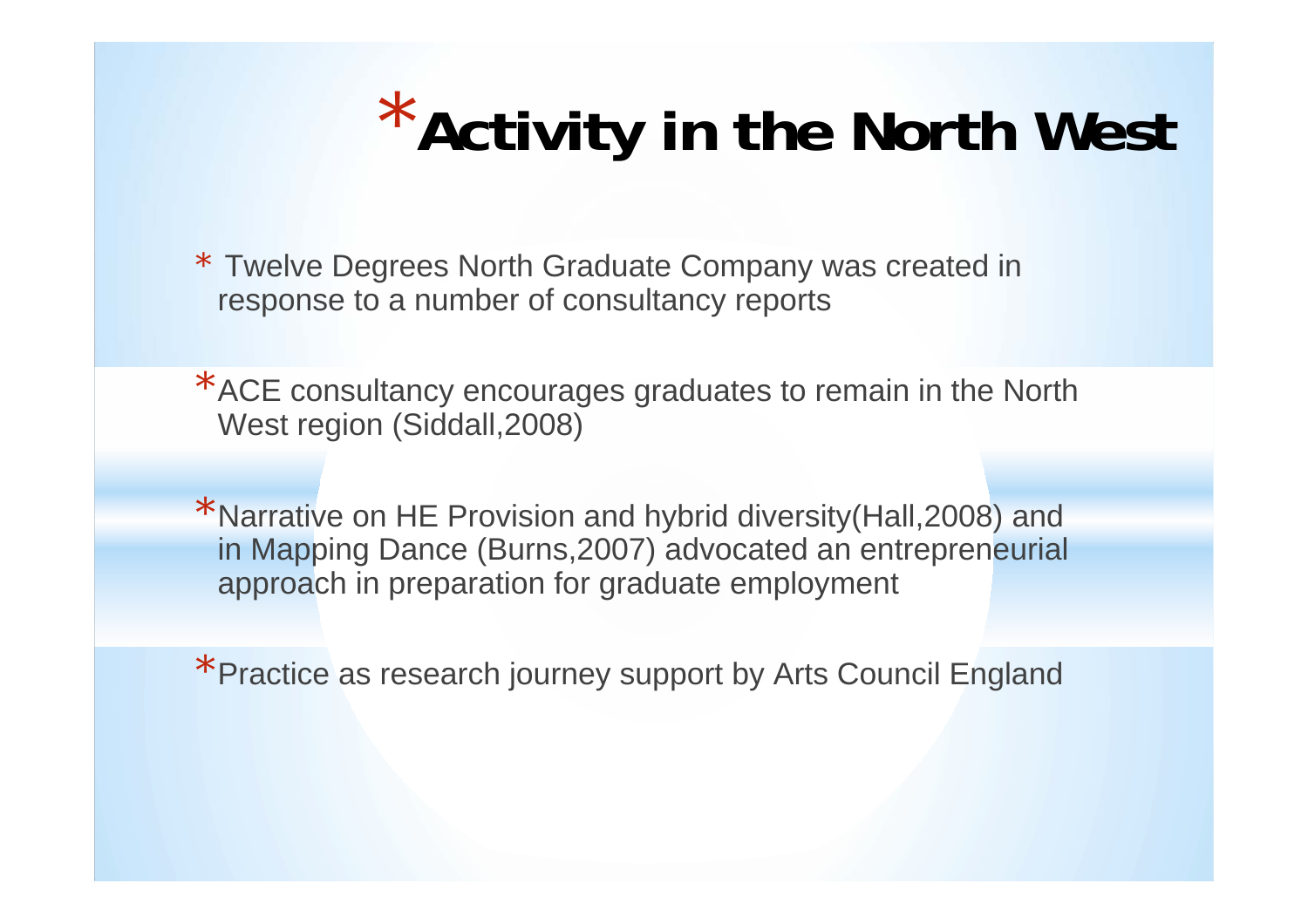## \***Research themes**

- \*Impact of an Arts Council initiative launched in the North West with a partnership of Universities, Regional Dance Agencies, Venues and Creativesalongside twelve graduates
- \* Themes of employability, self motivation and the implications for teaching and learning Dance in HE are explored

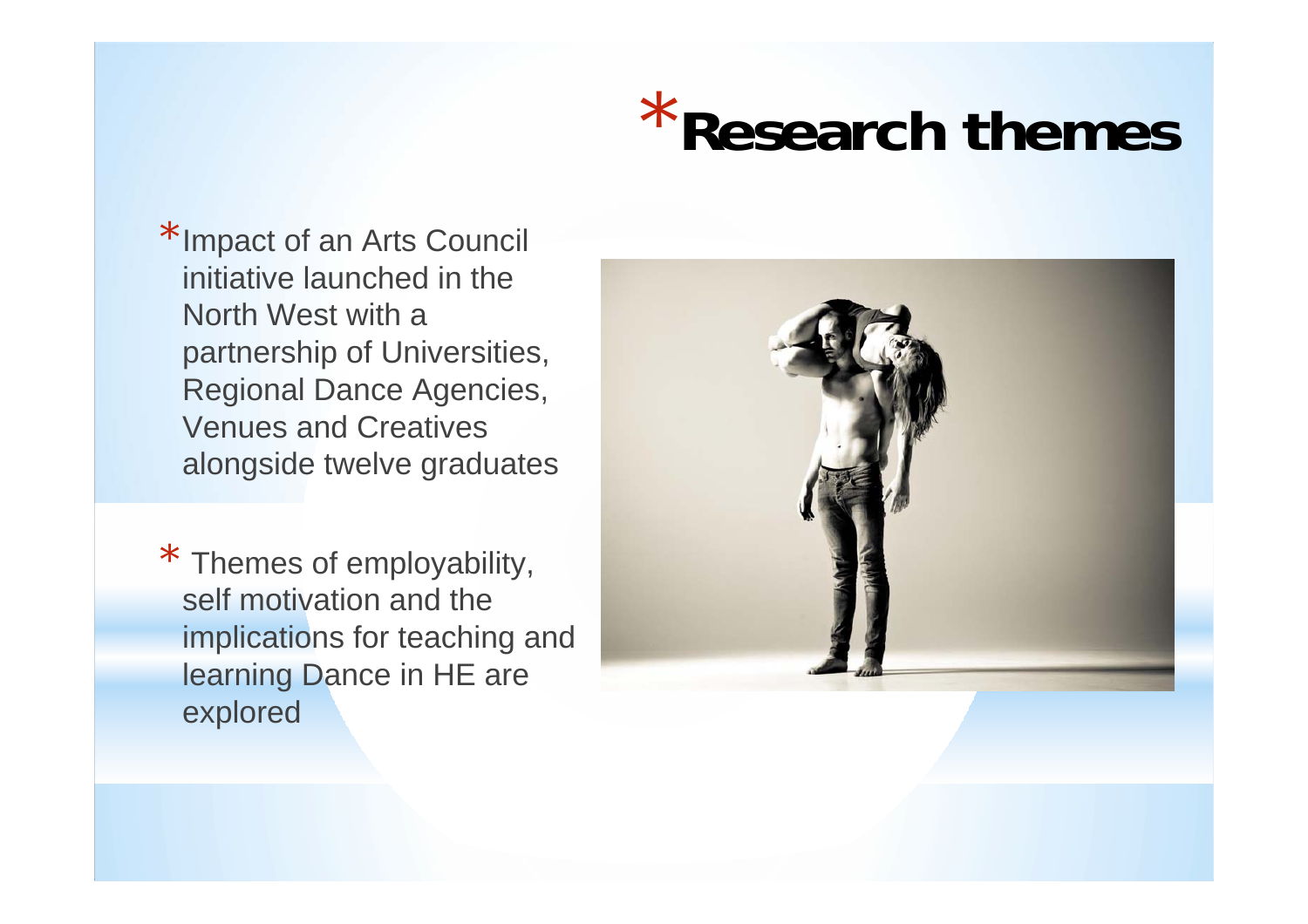

- \*Mapping Dance(2007) Susanne Burns**,** Palatine Conference
- \* Arts Council meeting in response and the North West Higher Education Dance Consortium is created-NWHEDC
- \* Edge Hill University became the lead consultant, timely to undertake research in a time of revalidation to reflect upon Teaching and Learning
- \*Towards a Graduate Company Report and Conference July 2009
- \*Steering group culture of collaborative working
- \*GFA successful, February 2012-project launched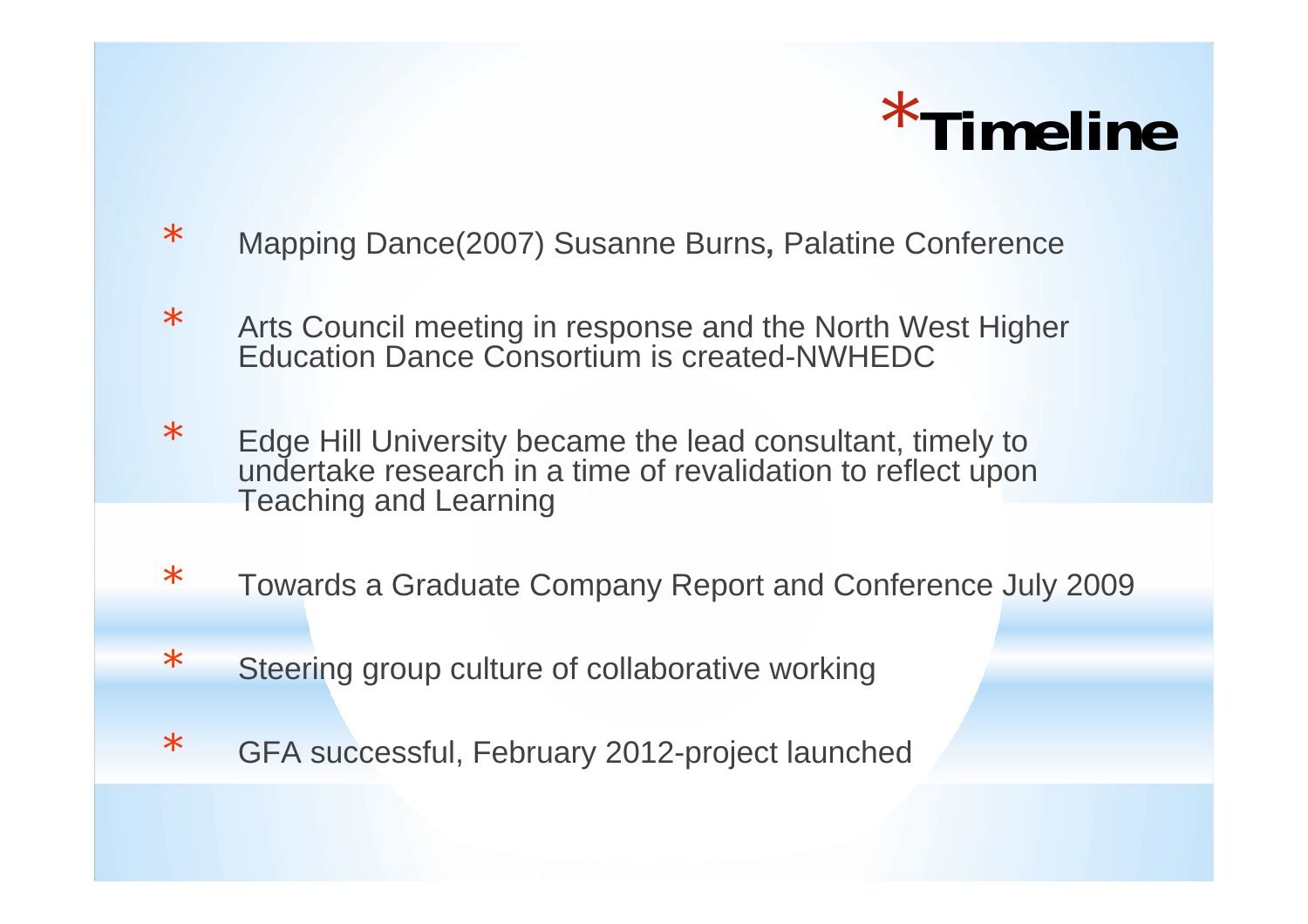# \***How do they apply the applied?**

- \*In the consultancy Jo Rhodes (2008) from Arcane Dance, observed that graduates recognise the value of applied practice within their degree programmes but the reality of the real world experience was considerably different
- \* How far can we measure our effectiveness in channelling this critical understanding? How we shape graduates to become employable and to what extent we can influence the process
- \* What part do motivational tacties play and is this the essential ingredient to success ?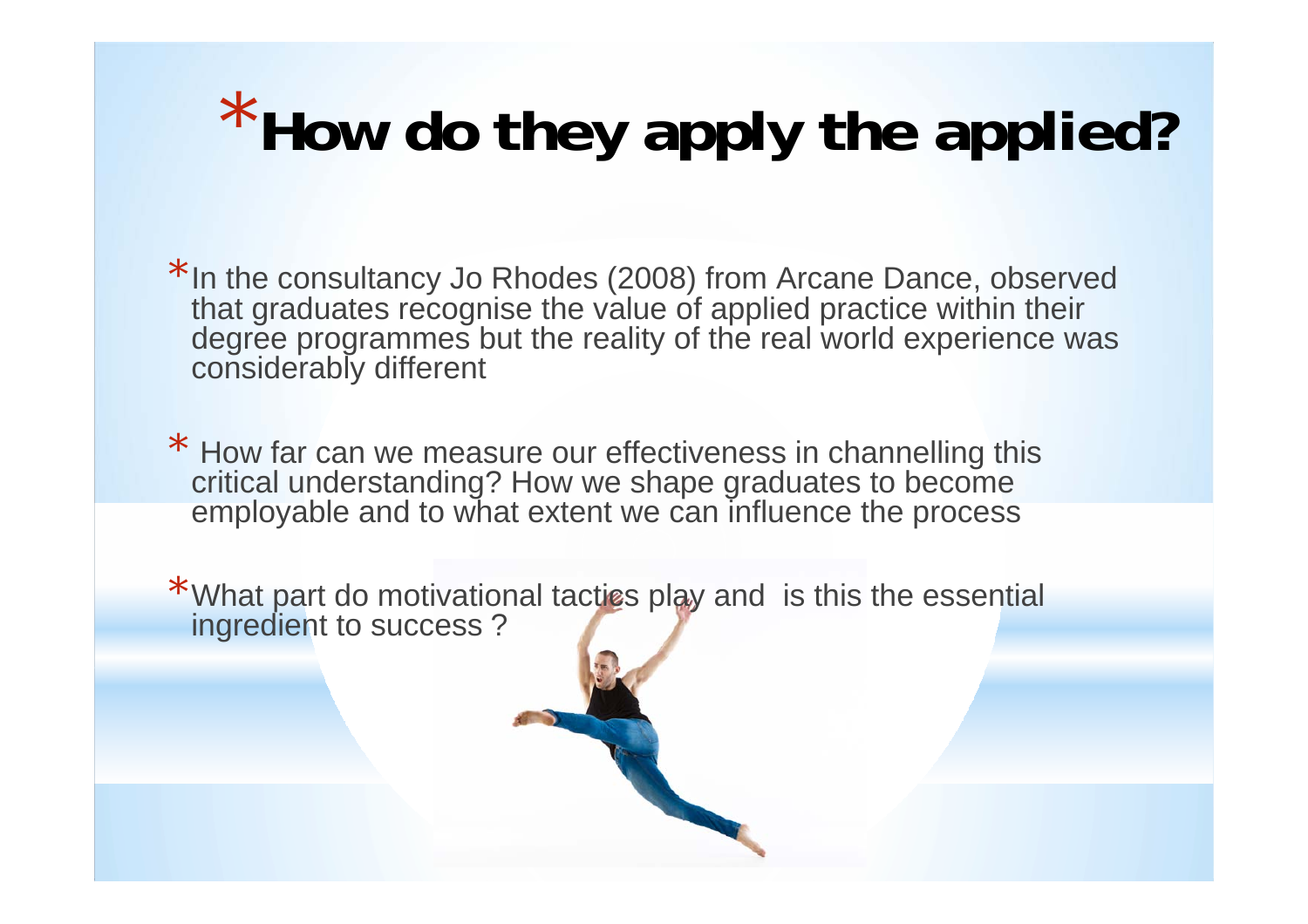## \***Questions to consider**

\* How do we as HE educators within a partnership, continue to create a learning environment that is consistent in supporting emerging dance professionals?

\*In the Mapping Dance Report (Burns, 2007) observes that the profession is picking up the gaps in initial training. 'The HE sector must rise to the challenge and take the lead on the needs of portfolio dancers for a broader skills base'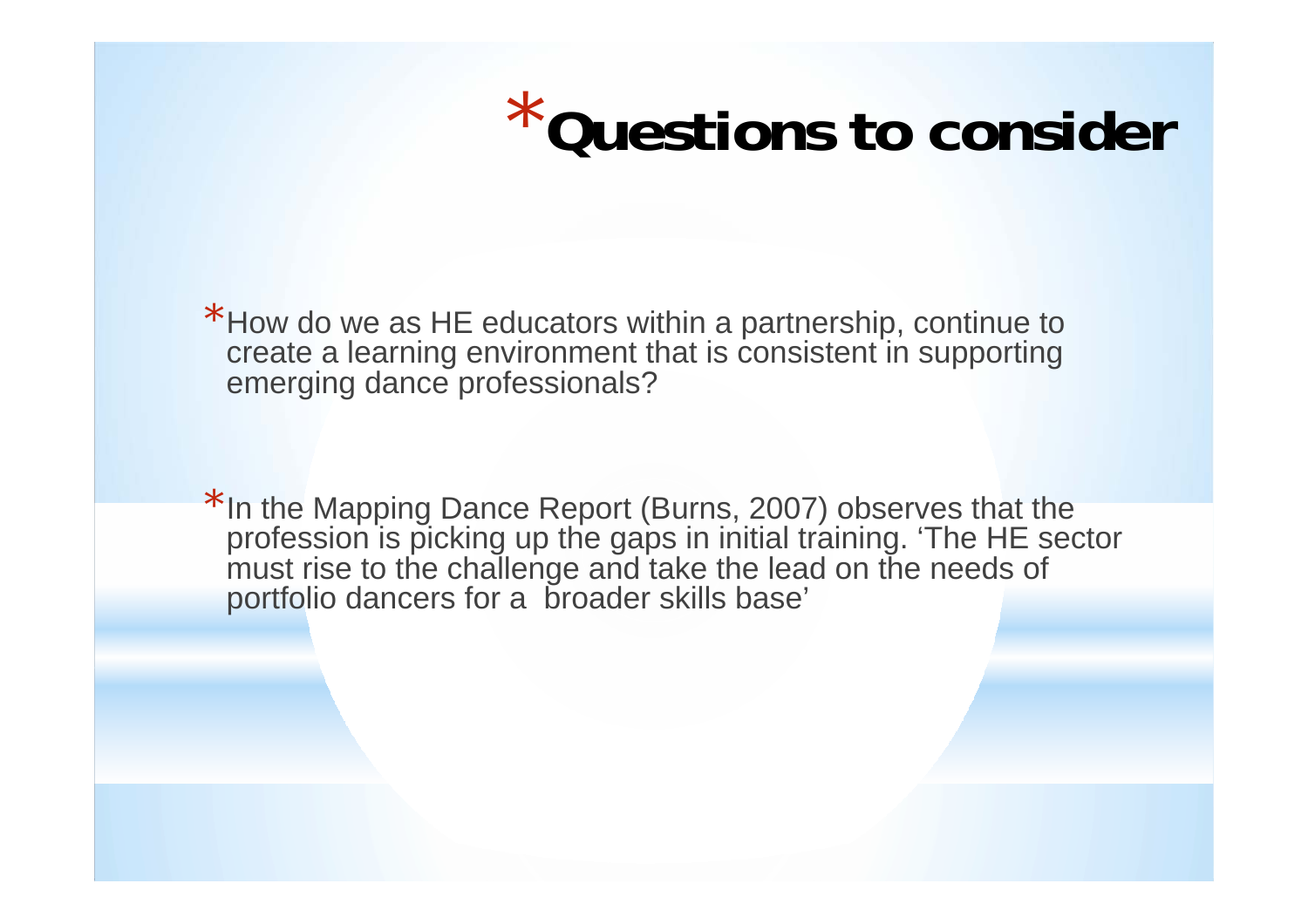## **Project Vision 12 ◦ North :**

- \*establish a regional one year pilot graduate dance company programme which responds to the **needs** of both emerging dance professionals and dance providers
- \*build vital graduate performance and creative skills whilst equipping them with **industry knowledge and acumen** that develops innovative thinkers and entrepreneurs
- \*develop opportunities to encourage graduates from the region's higher education institutes, **to stay in the region** and develop their employability skills
- \*work in partnership with the North West dance sector
- \* devise a training programme to include: CHOREOGRAPHY; PERFORMANCE; BUSINESS & ENTREPRENEURIAL SKILLS; TEACHING & LEARNING
- \*improve employment prospects through regional networking and mentorship/job shadowing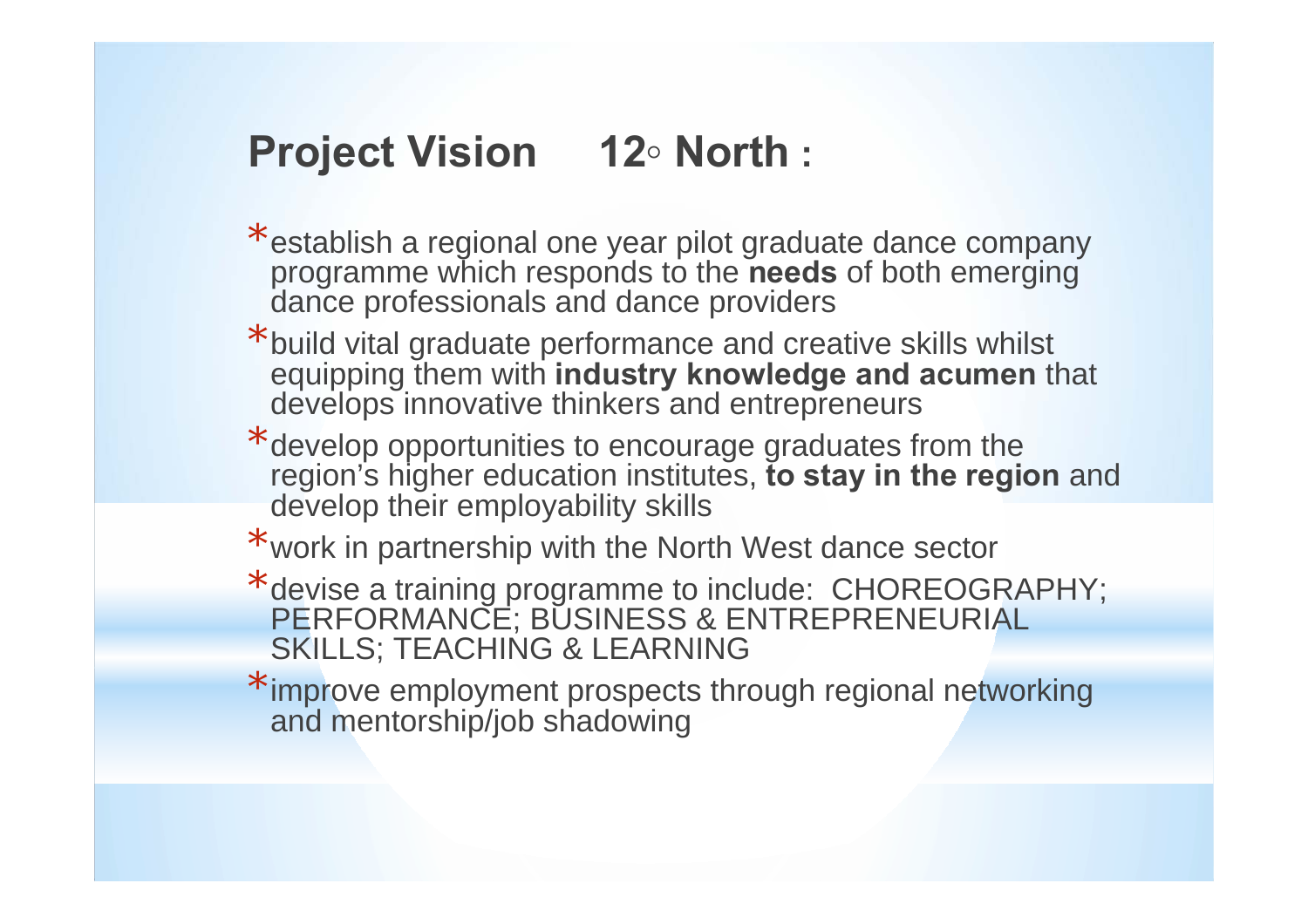# \***Forward 12 Degrees**

#### **Artistic Mission**

**'To produce a programme of dance which is vibrant, dynamic, diverse, experimental and evocative of emerging trends in the international dance scene'**

\*Recruit 12 talented individuals

\*Engage three emerging choreographers who produce high quality work that is diverse and innovative

\*Create a high profile tour in the North West to include venues such as the Lowry, Blackpool Grand, Nuffield, Live at Lica and incorporate sited work at Mintfest alongside universities and schools performance/workshop packages

#### **Applications**

190 expressions of interest-50 North West based graduates were auditioned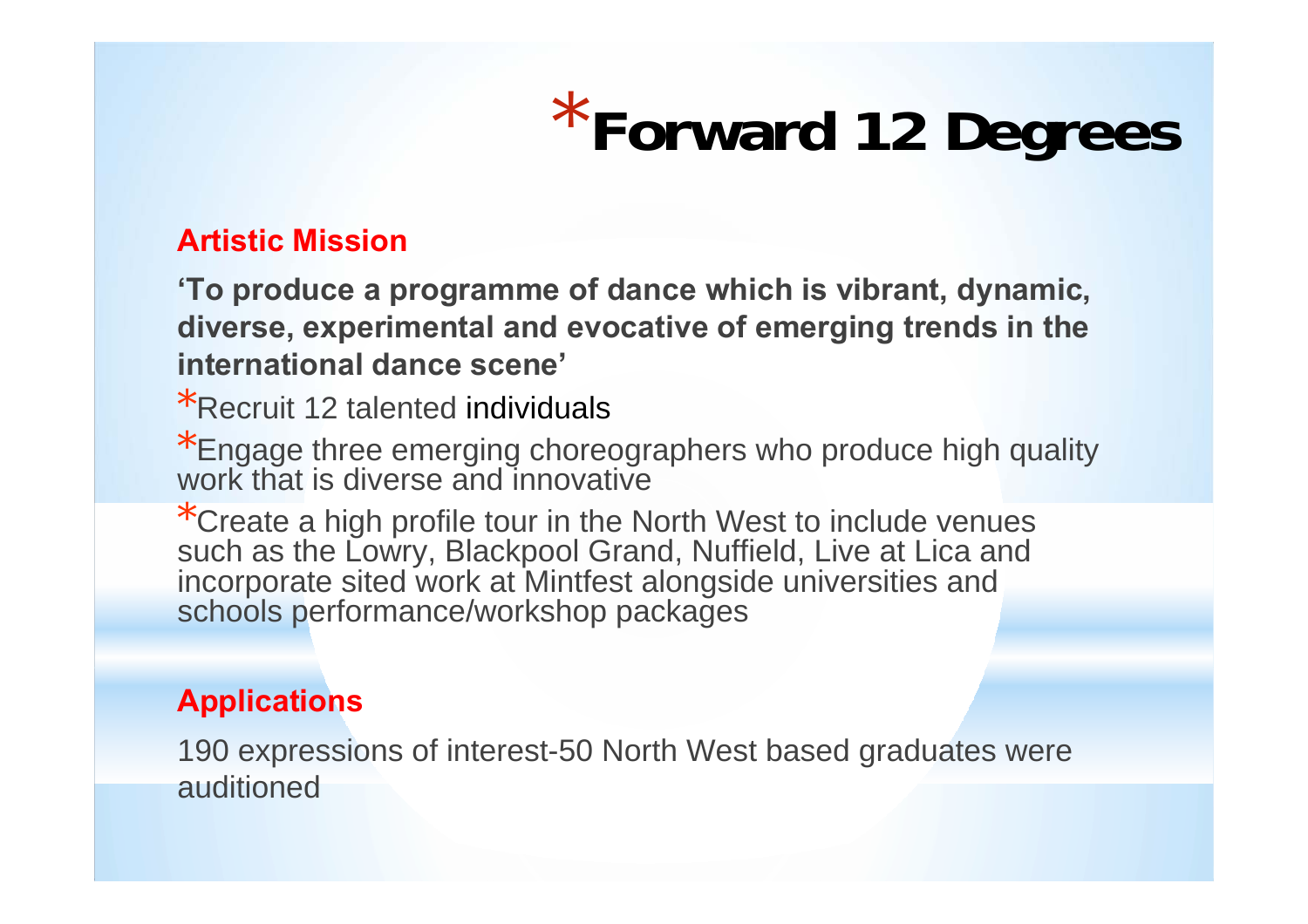## \***Narrative**

### \*Audition

- \*Standard of technique
- \*Creativity in workshops
- \*Interview Presentations
- \*Preparedness

### \***Piñatas and Coke!**

\*Multi-disciplinary university based programmes

\*Conservatoire programmes

\*Knowledge of regional dance infrastructure

\*Self perception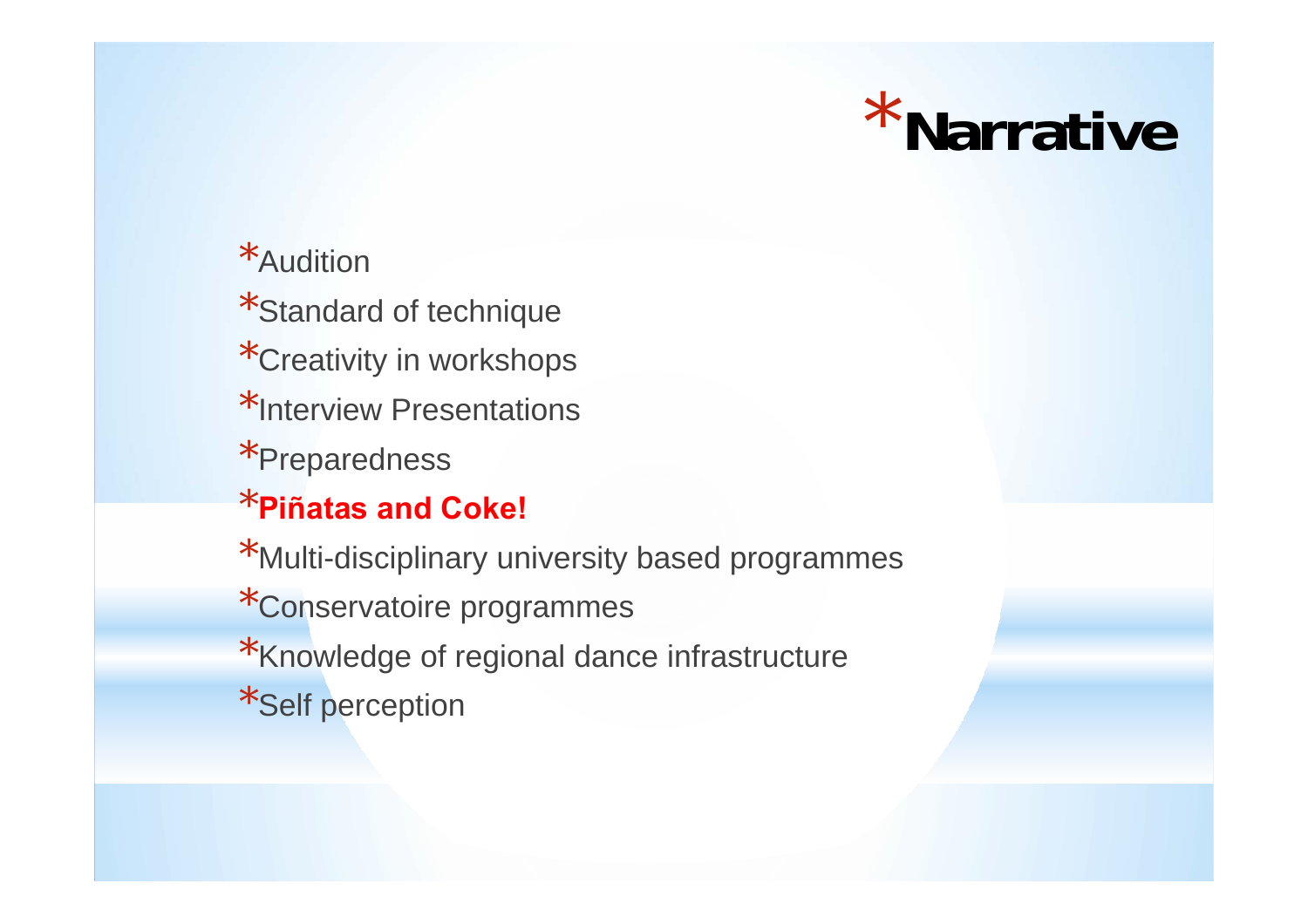# \***And then there were 12**

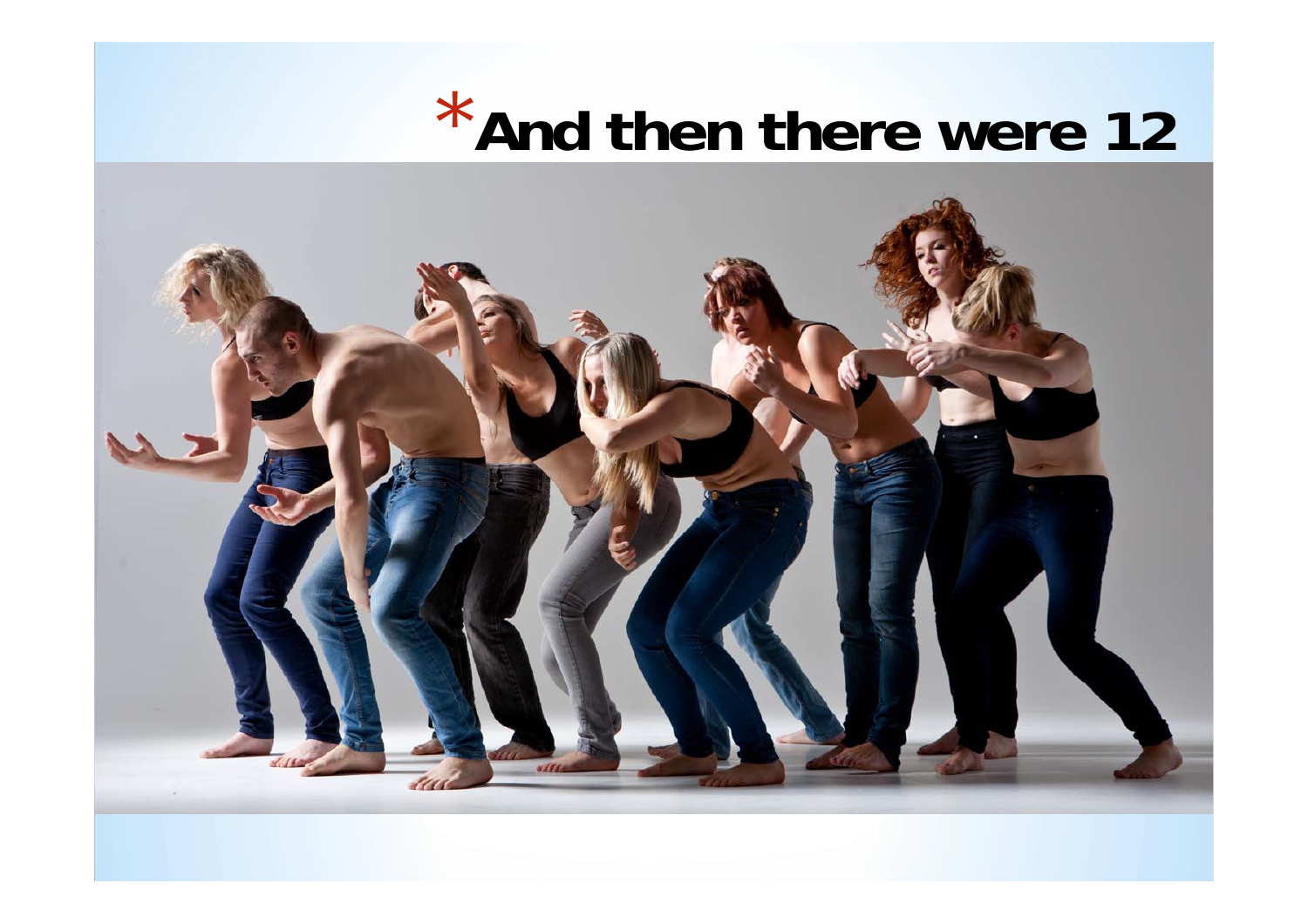## \***And then there were 12**

\*12 NW Dancers selected\*Edge Hill $(3)$  -2 males  $*LIPA(1)$ \*York St John (1) ( NSCD PG year)  $*$ NSCD $(2)$  $*$ Laban(2)- 1 male \*Chester/UCLAN MA(1) \*Bedford(1)  $*JMU(1)$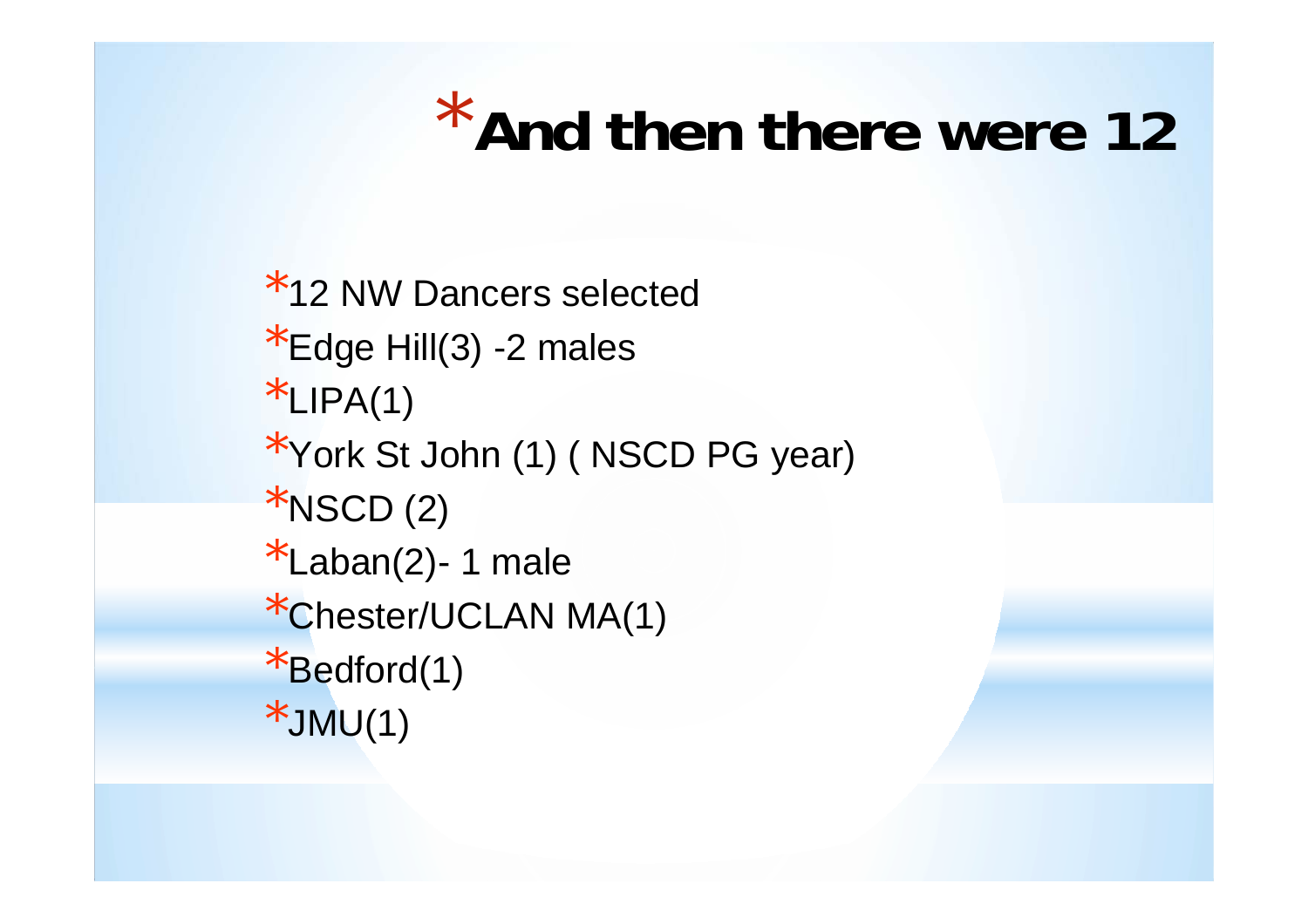## \* **And then there were 12-Devising-Working with Choreographers**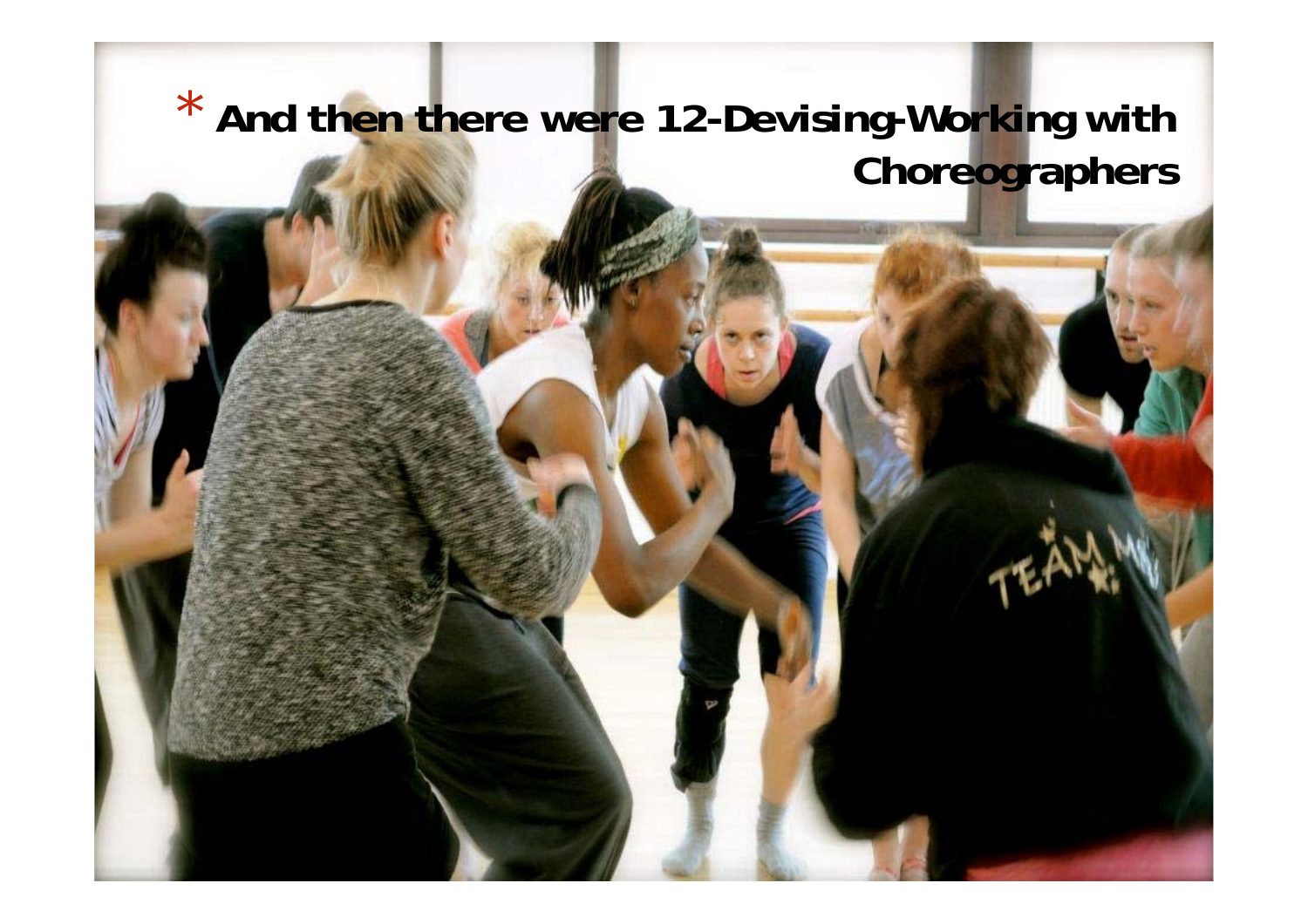# \***Working with Choreographers**

- \*Triple Bill- Alessandra Seutin, Gary Clarke and Antonia Grove
- \*There was a dichotomy in ensuring provision of a realistic professional experience and training scheme nurturing **young graduates**
- \*Up and coming professionals no longer Students
- \*Direct and un restrained feedback
- \*Expectation about commitment levels and working behaviours
- \*Role choices and artistry
- \*Twelve voices
- \*Premiere, stamina, technical skills and motivation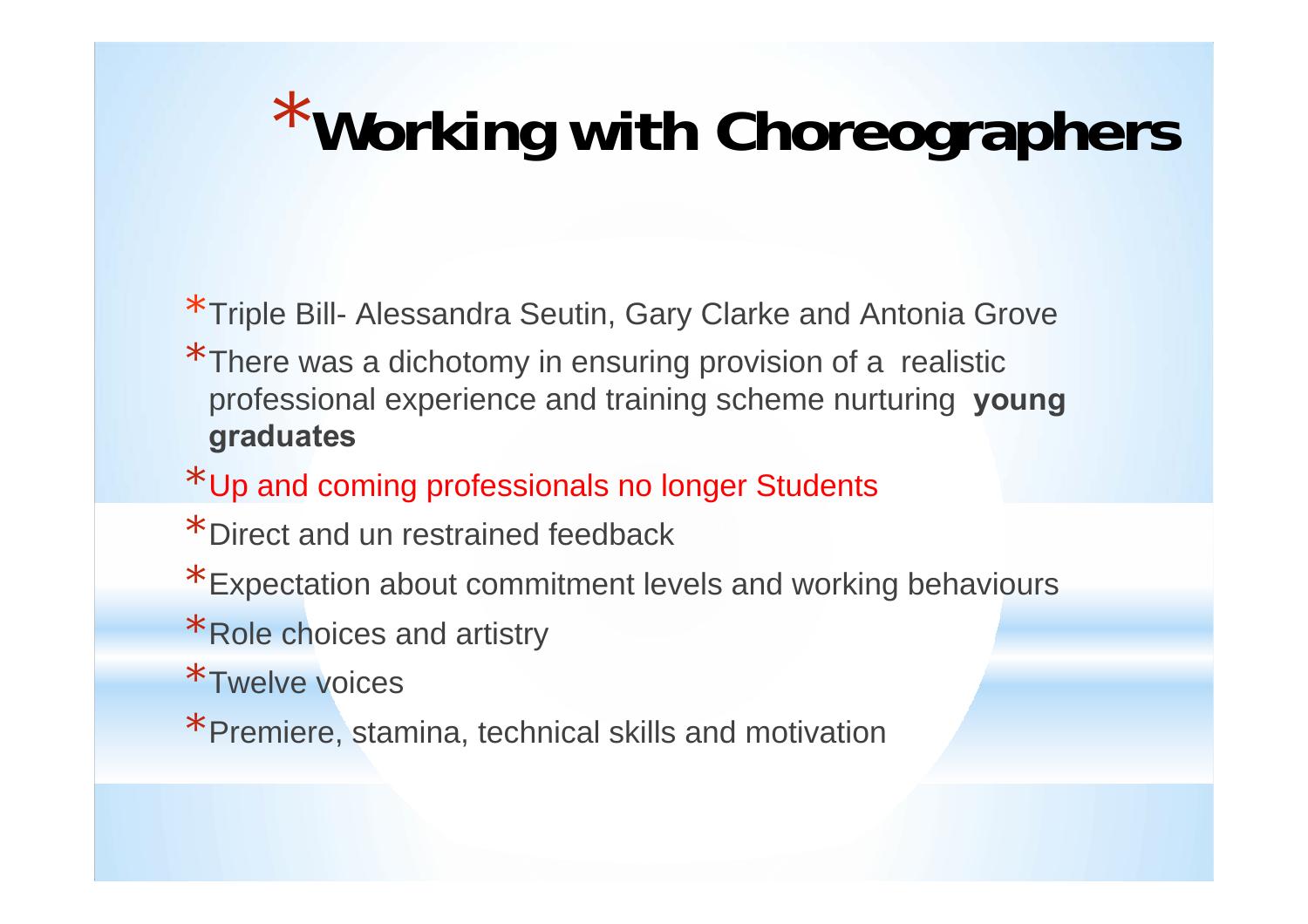\* **Business & Entrepreneurial skills: Teaching & Learning**

\*Intensive T and L training and mentoring before delivery of workshops in schools \*Business and mentoring weekend \*Internships \*Company roles

\*VALUE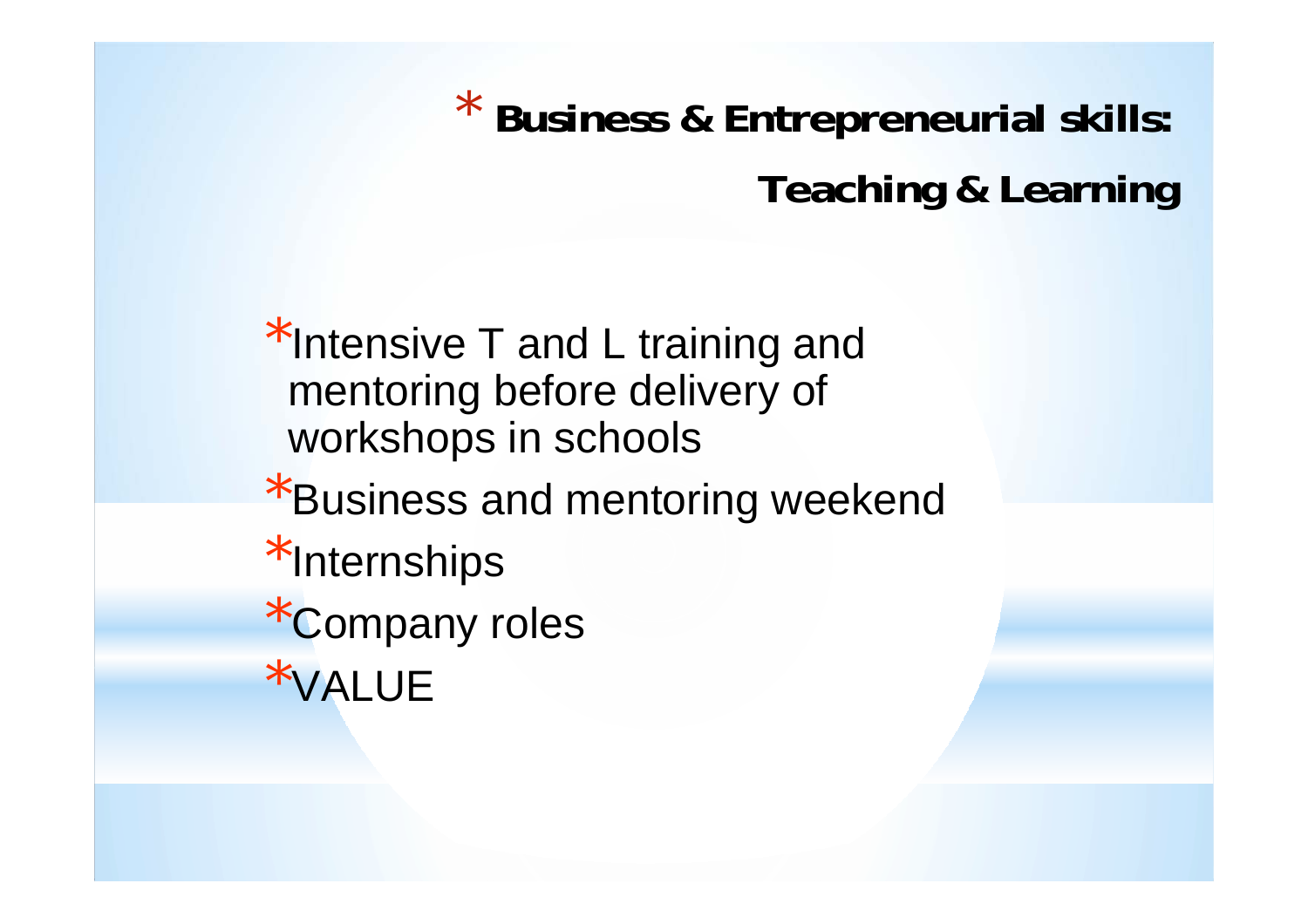

### \*In existence at Edge Hill level 6

### \*Modules in applied practice/Collaborative company

- \*Graduate/Employment skills Sessions- Interview technique, CV writing, SWOT analysis, Auditions - in both applied and performance roles
- \*Working alongside North West agencies, companies

### \*Revisited key concepts

- \*Articulation of the undergraduate experience
- \*Greater self-reflection/awareness of self-perception
- \*Consideration of CPD
- \*Ensuring diversification- theatre skills
- \*Timing of Activities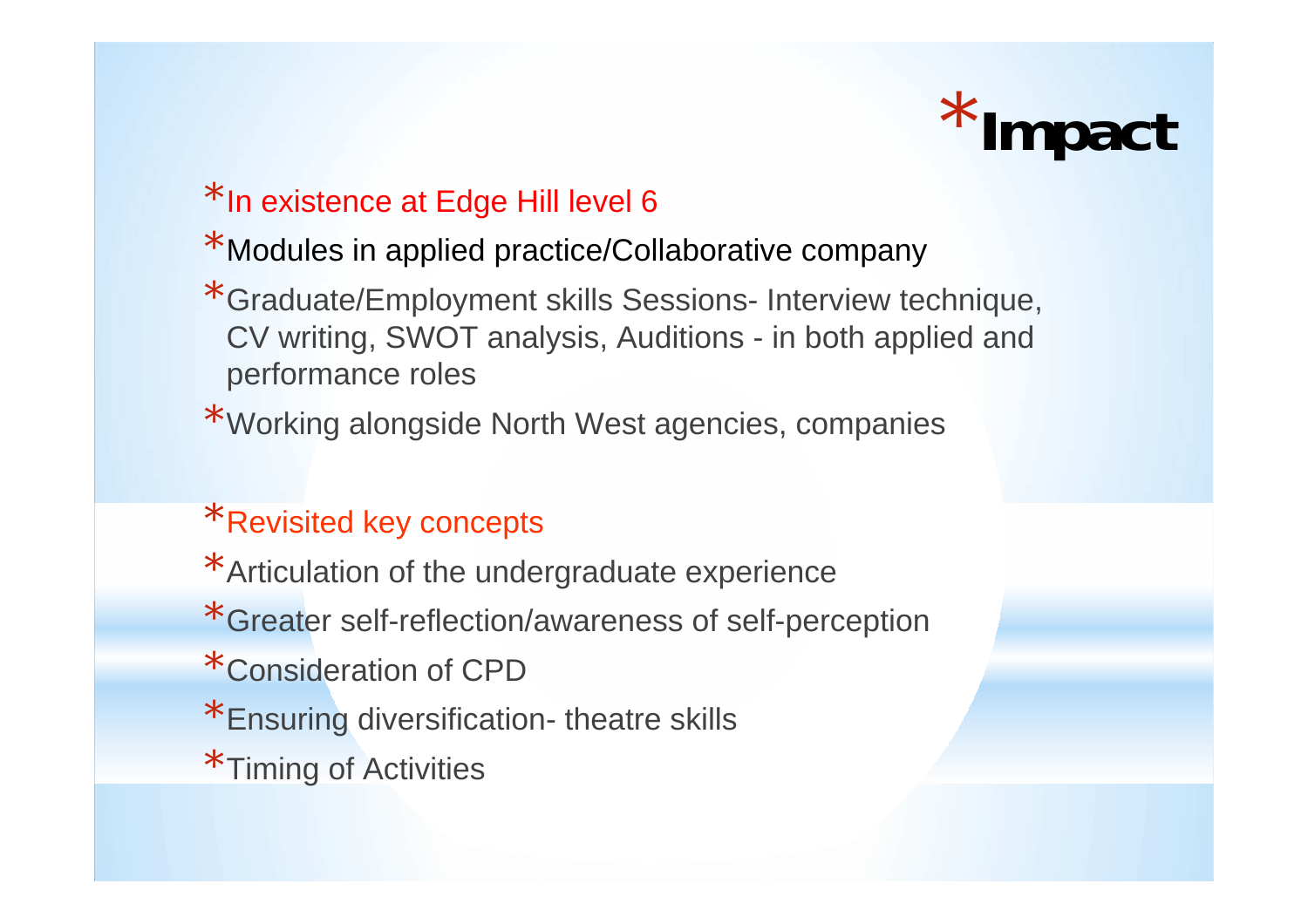## \* **Impact – Graduate Company research at EHU**

- \* **Offer/access to supporting fitness training.**
- \***Fitness testing**
- \* **Developing greater awareness of body maintenance and injury prevention.**
- \* **Increased Technical rigor. Greater grounding and understanding of the application of techniques.**
- \* **Benefits of intensive work with outside artists intensive projectsvariety of choreographic tasks, increase stamina professionalism, self-perception, technique and performance.**
- \* **Company projects/touring outside the institution.**
- \* **More opportunities to apply their technique. Time to play, create, fail , learn without consequence.**



\*

 **When in the degree? At what point does it become the student's/adult's responsibility.**



- \* **In HE rather than conservatoires limited contact time for techniqueoffering extra sessions for a cost?**
- \***Is this the student's responsibility?**
- \* **VALUE**

\*



**\*Still for marks and assessment-Student mind set.**



 **Incubation Companies, Edge FWD,3RDedge**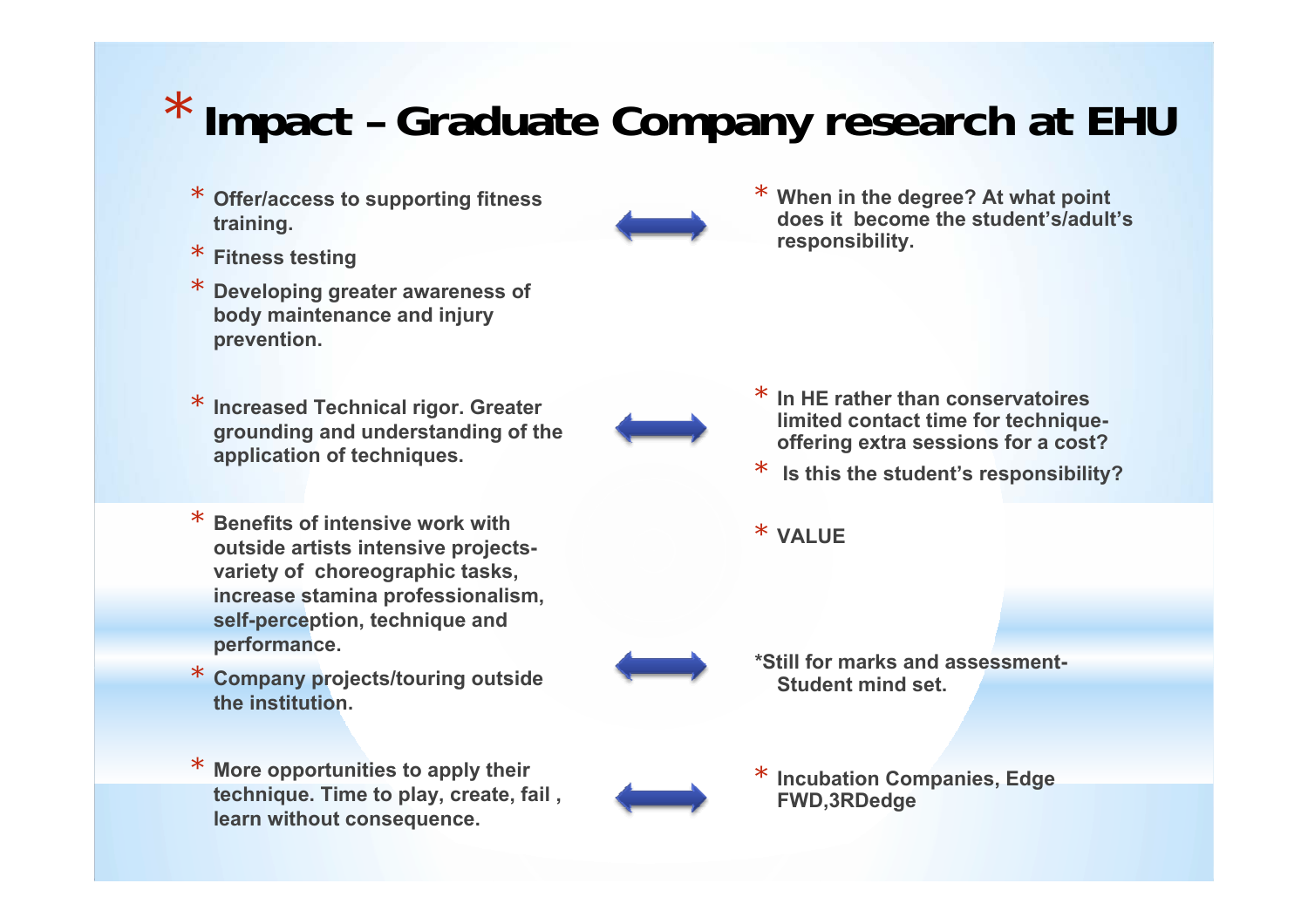## \***Behaviours & Attitudes**

\*Hierarchy in the training provision.

\*The focus and priority was devising, performing and touring. These elements were highly valued.

\*Less attention given to teaching and learning/business activities which are equally vital to gain work

\*Individuals aware of the gaps in their technical/creative ability

\*Undergraduate experience in T and L and business activities may have been considered to be sufficient

\*We need to harness Value of deficit elements

\**'*The very best technical dancers/actors and singers may not be able to enjoy a sustainable career unless they are able to adapt and adopt a proactive approach to their careers' (Burns)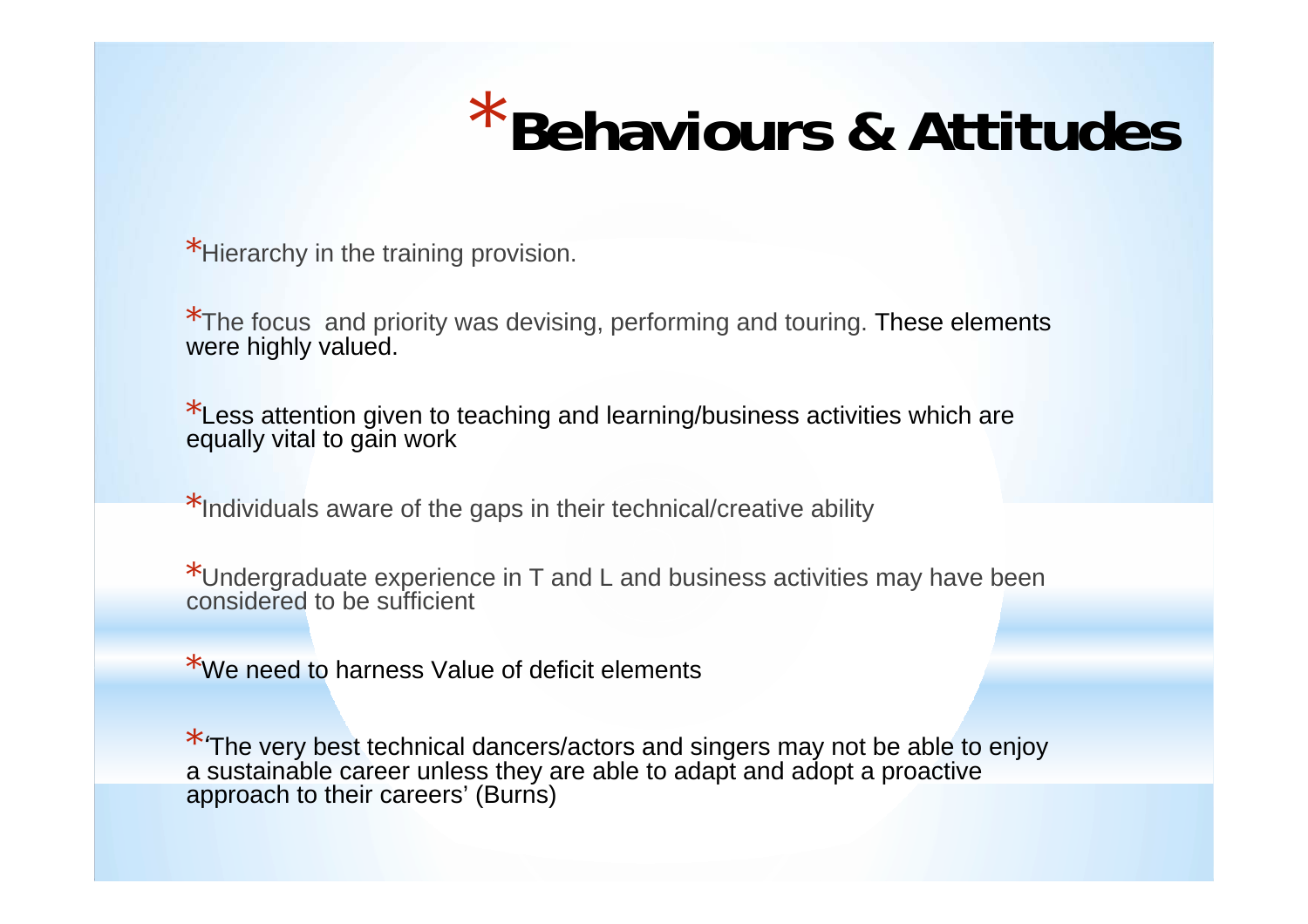# \***HE Considerations**

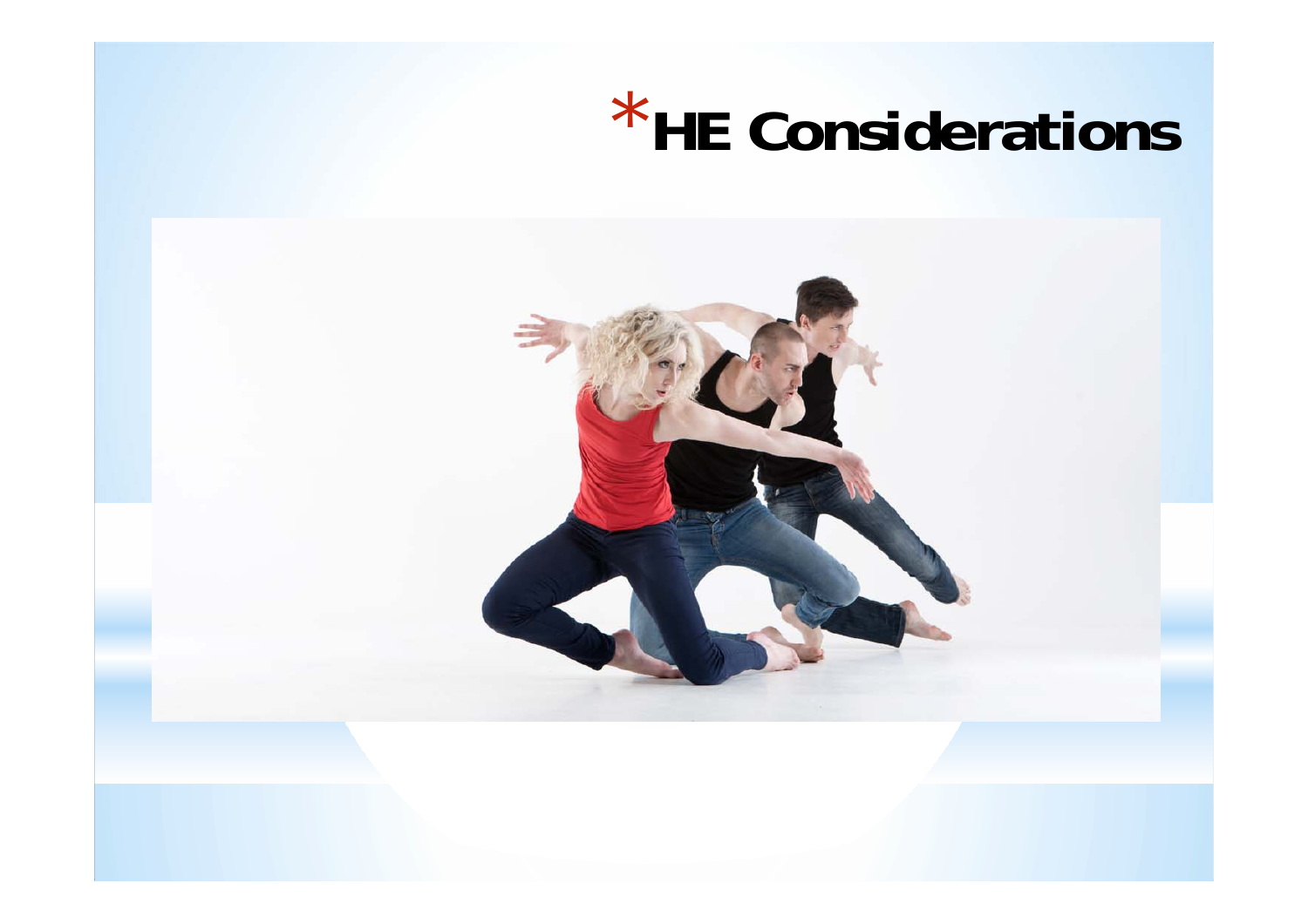## \***All things to all dancers**

\* Can we be?

#### **Embraced the reports**

- \*Improved curriculum content, 'hybrid diversity' (Hall)
- \*Developed equal partnerships with arts organisations
- \* Created a dialogue between academics and practitioners
- \* Work based practice
- \*Delivered on employability

'If enterprise is about the 'how', the behaviours and attitudes as much as the skills, then is it more about the way in which we teach than the content of what we teach? (Burns)

\* 'Through more effective comprehension of motivated behaviour as it affects performance outcomes, university dance programmes could modify and enhance their training environments so as to produce better quality dancers'. **(**O' Donoghue and Jones, 2007)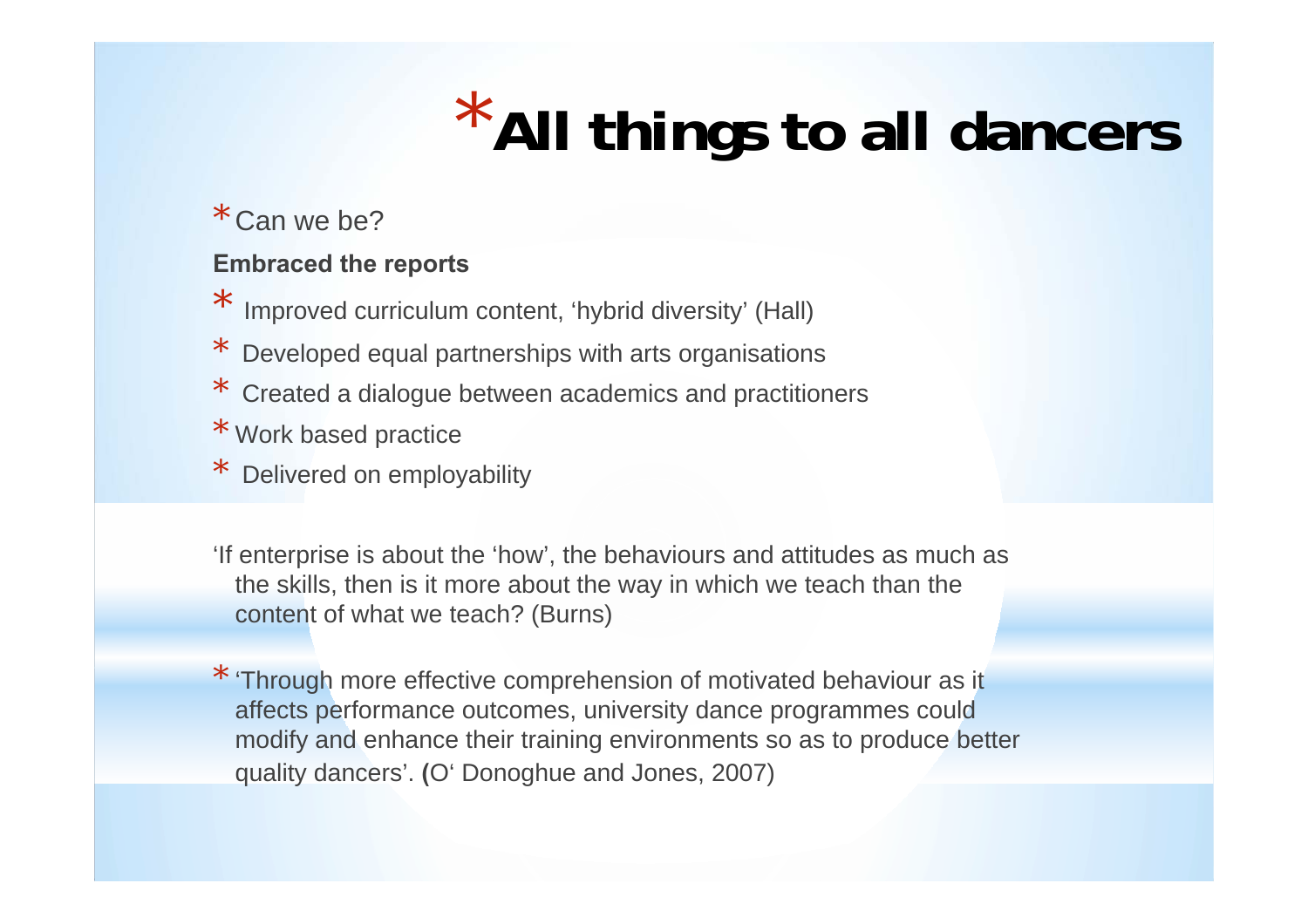**Could a way forward be in examining how we harness this value?**

',

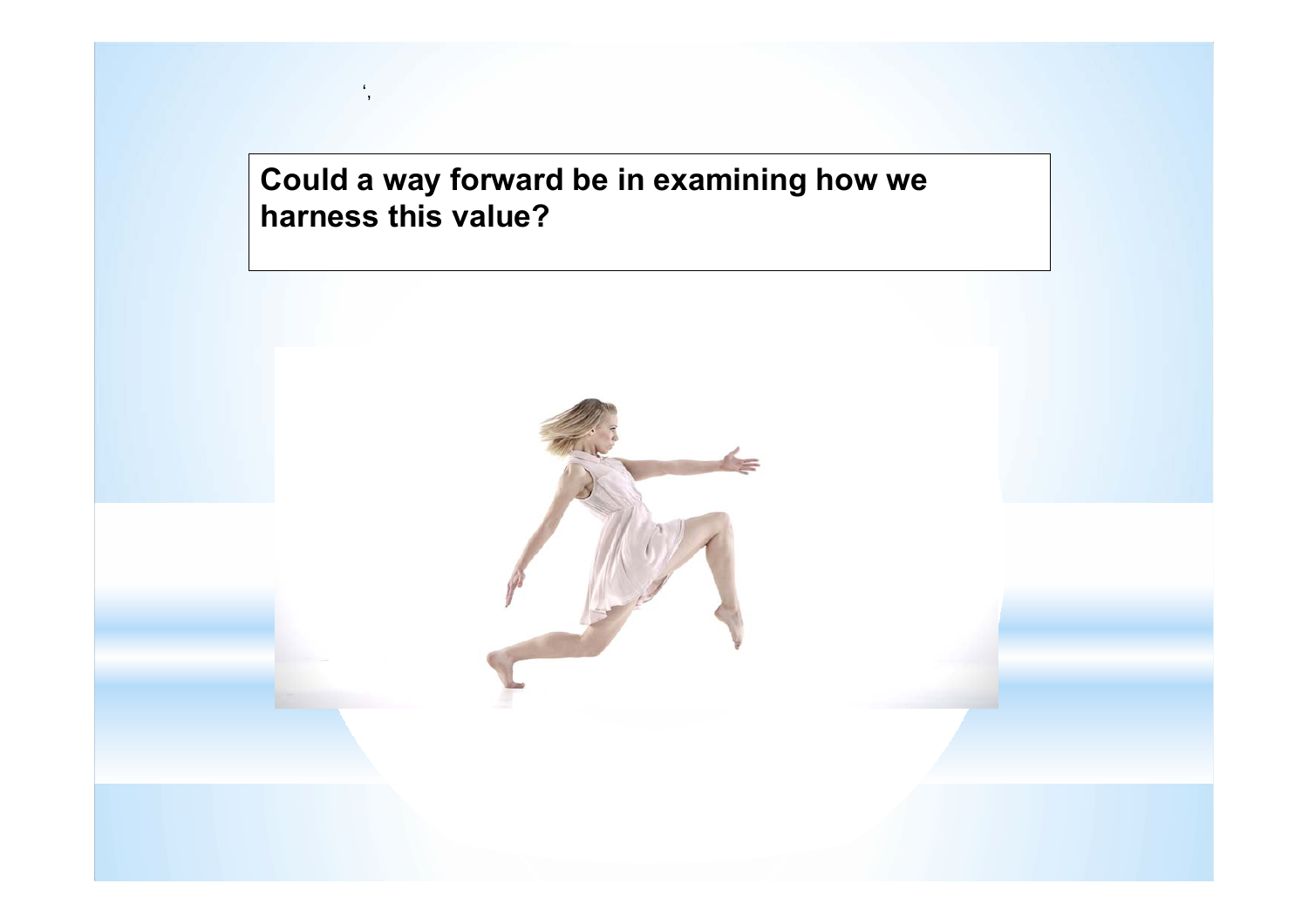# \***Bibliography**

- \*Deci, E. L., & Ryan, R. M. (1985). *Intrinsic motivation and self-determination in human behavior.* New York: Plenum.
- \*Deci, E. L., & Ryan, R. M. (2000). The "what" and "why" of goal pursuits: Human needs and the selfdetermination of behavior. *Psychological Inquiry, 11,* 227-268.
- \*Jaundrill-Scott, K. and Cullen,L.(2009)Towards a Graduate Company, Arts Council England **Consultancy**
- \*O'Donoghue, Patrea L. and Jones, Evan L. (2007) Motivated behaviour in a university dance environment. In *Proceedings 17th Annual Meeting of the International Association of Dance and Medical Science, Canberra, Australia*.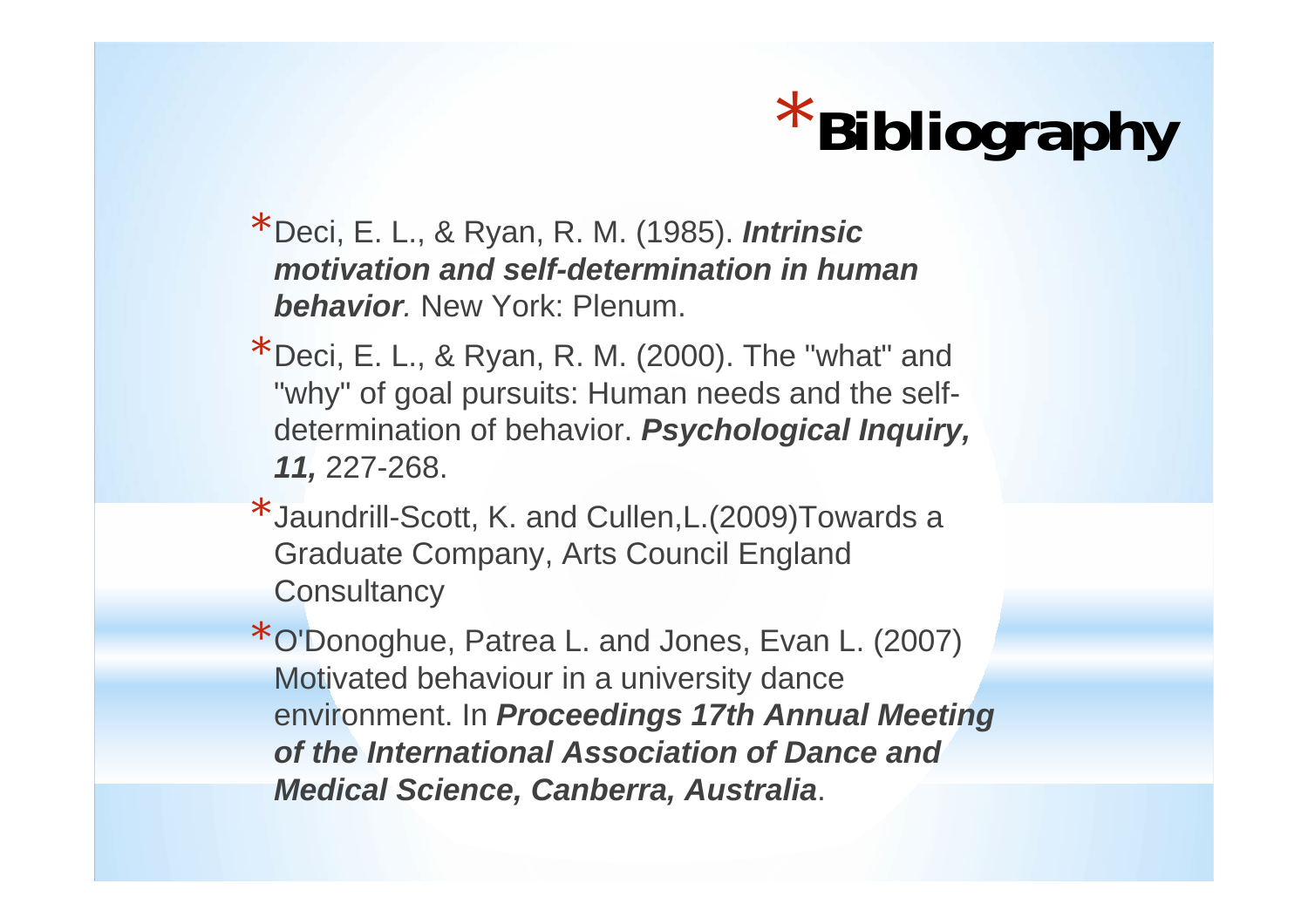# \***Bibliography**

- \* Ryan, R. M., & Deci, E. L. (2000). Self-determination theory and the facilitation of intrinsic motivation, social development, and well-being. *American Psychologist, 55***,** 68-78.
- \* Sanna M. Nordin, Ph.D., and Ashley McGill, M.Sc.,(2009) Standing on the Shoulders of a Young Giant How Dance Teachers Can Benefit From Learning About Positive Psychology**. The IADMS Bulletin for Teachers** • Volume 1, Number 1, 2009
- \* Vallerand, RJ & Rousseau FL: Intrinsic and extrinsic motivation in sport and exercise: a review using the hierarchical model of intrinsic and extrinsic motivation. *In:* Singer RN, Hausenblas HA, Janelle CM (eds**):** *Handbook of Sport Psychology*, 2nd ed. New York: John Wiley, 2005, pp. 389-416.